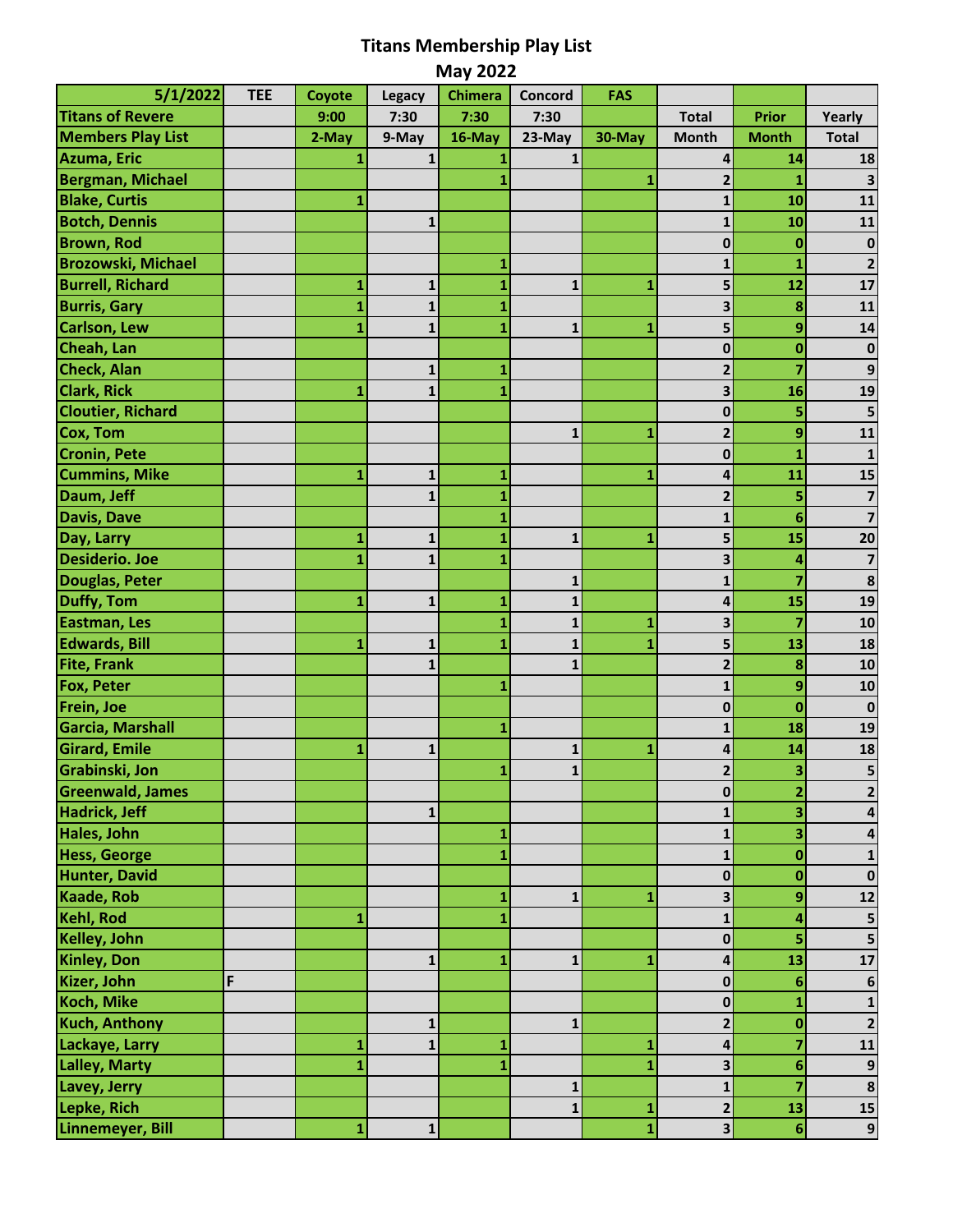## **Titans Membership Play List**

| <b>May 2022</b>             |   |   |              |   |              |   |                |                         |                         |
|-----------------------------|---|---|--------------|---|--------------|---|----------------|-------------------------|-------------------------|
| Lopez, T                    |   |   |              |   |              |   | 0              | 0                       |                         |
| Lukas, Doug                 |   |   | 1            |   |              |   | 2              | 4                       | 6                       |
| <b>Manning, Don</b>         |   |   | $\mathbf{1}$ | 1 | 1            | 1 | 5              | 12                      | 17                      |
| <b>Maday, Doug</b>          |   |   |              |   | $\mathbf{1}$ |   | 1              | $\bf{0}$                | $\mathbf{1}$            |
| Marano, Sal                 |   |   |              |   | $\mathbf{1}$ |   | $\mathbf{1}$   | 10                      | 11                      |
| <b>Marcussen, Marc</b>      |   |   |              |   |              |   | 0              | 1                       | 1                       |
| <b>Martens, Dan</b>         |   |   | $\mathbf{1}$ | 1 |              | 1 | 3              | 7                       | 10                      |
| <b>Martin, Terry</b>        |   |   |              |   |              |   | 0              | 4                       | 4                       |
| <b>McIver, Ray</b>          | F |   |              |   | 1            |   |                | 1                       |                         |
| <b>Mehling, Robert</b>      |   |   |              |   |              |   | 0              | 11                      | 11                      |
| Morken, Edward              |   |   |              |   | $\mathbf{1}$ | 1 | 2              | $\bf{0}$                | $\overline{\mathbf{c}}$ |
| Nanos, Steve                |   | 1 |              |   |              |   | $\overline{2}$ | 6                       | 8                       |
| Norman, Les                 |   |   | $\mathbf{1}$ | 1 | $\mathbf{1}$ | 1 | 4              | 7                       | 11                      |
| <b>Ohara, Charlie</b>       |   |   |              |   |              |   | 0              | $\bf{0}$                | $\bf{0}$                |
| <b>Panning, Glen</b>        |   |   |              |   | $\mathbf{1}$ | 1 | 2              | 14                      | 16                      |
| <b>Pennell, Eric</b>        |   | 1 | $\mathbf{1}$ | 1 |              |   | 4              | 16                      | 20                      |
| <b>Reis, Patrick</b>        |   |   | $\mathbf{1}$ | 1 | 1            | 1 | 4              | 12                      | 16                      |
| <b>Royer, Frank</b>         |   | 1 | $\mathbf{1}$ |   | $\mathbf{1}$ | 1 | 5              | 16                      | 21                      |
| Sako, Ira                   |   |   |              |   |              |   |                | 5                       | 6                       |
| Salas, Dan                  |   |   | 1            |   |              |   | 1              | $\overline{7}$          | 8                       |
| Schavitz, Ed                |   |   | $\mathbf{1}$ | 1 | 1            |   | 4              | 12                      | 16                      |
| <b>Schwichtenberg, Greg</b> |   |   |              |   |              | 1 | 1              | 1                       | $\mathbf{2}$            |
| <b>Shephard, Patrick</b>    |   |   |              | 1 |              |   |                | 8                       | 10                      |
| <b>Skelly, Tom</b>          |   |   |              |   |              |   | 0              | $\bf{0}$                | $\bf{0}$                |
| <b>Smith, Kevin</b>         | F | 1 | 1            | 1 | 1            | 1 | 5              | 12                      | 17                      |
| Smolenski, Steve            |   |   | $\mathbf{1}$ |   |              |   | 3              | 16                      | 19                      |
| Sortino, Joe                |   |   | $\mathbf{1}$ | 1 | $\mathbf{1}$ |   | 4              | 7                       | 11                      |
| Sotka, Randy                |   | 1 | $\mathbf{1}$ | 1 | $\mathbf{1}$ | 1 | 5              | 15                      | 20                      |
| <b>Stanforth, Jim</b>       | F |   |              |   | $\mathbf{1}$ | 1 | 2              | 12                      | 14                      |
| <b>Stanforth, John</b>      |   |   |              |   |              |   | 0              | 4                       | $\overline{4}$          |
| <b>Stinger, William</b>     |   | 1 | 1            | 1 | 1            |   | 4              | 16                      | 20                      |
| <b>Strasner, John</b>       | F | 1 | $\mathbf{1}$ | 1 | 1            |   | 4              | 10                      | 16                      |
| <b>Taylor, Mark</b>         |   |   |              |   |              |   | $\mathbf 0$    | $\bf{0}$                | $\bf{0}$                |
| <b>Thomas, Bill</b>         |   |   | $\mathbf{1}$ | 1 |              |   | $\overline{2}$ | 5                       | $\overline{\mathbf{z}}$ |
| Tokifuji, Ernie             | F |   | $\mathbf{1}$ | 1 | 1            | 1 | 4              | 17                      | 21                      |
| <b>Towill, Murray</b>       |   | 1 |              | 1 | $\mathbf{1}$ |   | 3              |                         | 10                      |
| <b>Traum, Robert</b>        |   |   |              |   | 1            |   | 1              | 5                       | 6                       |
| <b>Troiano, Tom</b>         |   | 1 | $\mathbf{1}$ | 1 | $\mathbf{1}$ | 1 | 5              | 17                      | 22                      |
| <b>Truman Andy</b>          |   |   |              | 1 | $\mathbf{1}$ |   | 4              | 16                      | 20                      |
| <b>Tunick, Dave</b>         |   |   | $\mathbf{1}$ |   | 1            |   | 2              | 14                      | 16                      |
| <b>Upson, Mike</b>          |   | 1 |              |   | 1            | 1 | 3              | 14                      | 17                      |
| Valia, Samuel               |   |   | $\mathbf{1}$ | 1 | $\mathbf{1}$ |   | 3              | 9                       | 12                      |
| <b>Voorhees, Robert</b>     |   |   | $\mathbf{1}$ | 1 | $\mathbf{1}$ | 1 | 5              | 15                      | 20                      |
| <b>Walker, Brad</b>         |   |   |              | 1 | 1            |   | 3              | 16                      | 19                      |
| <b>Walrack, Dick</b>        |   |   |              |   |              |   | 0              | $\bf{0}$                | $\mathbf 0$             |
| <b>Walsh, Jack</b>          |   |   |              |   |              |   | $\mathbf{0}$   | 16                      | 16                      |
| <b>Walters, Rick</b>        |   |   |              |   |              |   | 0              | $\bf{0}$                | $\mathbf 0$             |
| <b>Weiger, Mark</b>         |   | 1 |              |   | 1            |   | $\mathbf{2}$   | 1                       | $\mathbf{3}$            |
| <b>Weil, Dave</b>           |   |   |              |   | 1            |   | 2              | 12                      | 14                      |
| <b>Wellner, Randy</b>       |   |   |              |   |              | 1 | $\mathbf{1}$   | $\overline{\mathbf{2}}$ | $\overline{\mathbf{3}}$ |